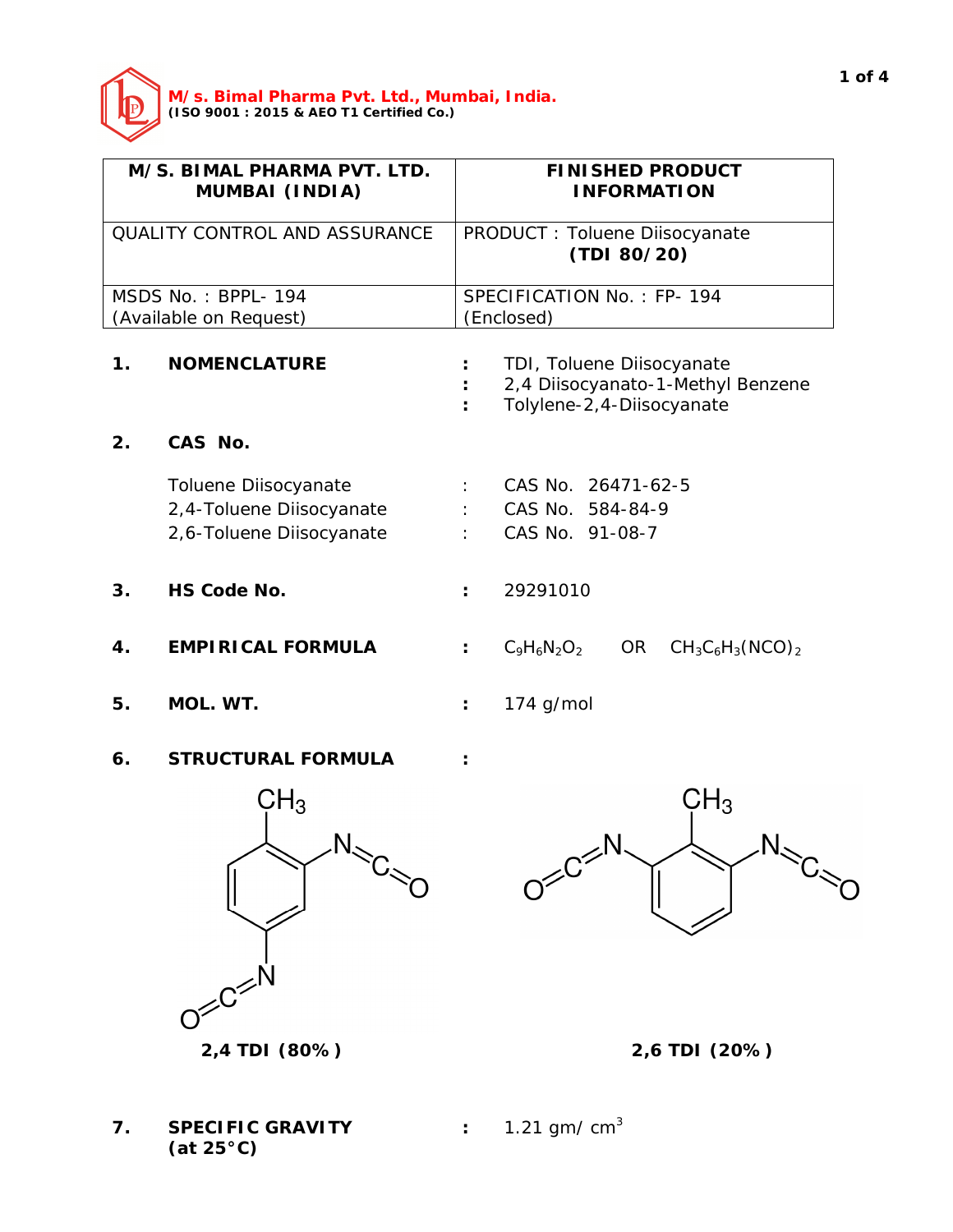| M/S. BIMAL PHARMA PVT. LTD.          | <b>FINISHED PRODUCT</b>                       |
|--------------------------------------|-----------------------------------------------|
| <b>MUMBAI (INDIA)</b>                | <b>INFORMATION</b>                            |
| <b>QUALITY CONTROL AND ASSURANCE</b> | PRODUCT : Toluene Diisocyanate<br>(TDI 80/20) |
| $MSDS No.: BPPL-194$                 | SPECIFICATION No.: FP-194                     |
| (Available on Request)               | (Enclosed)                                    |

- **8. MELTING POINT :** 21.8°C
- **9. BOILING POINT :** 251°C **(at 760 mm Hg)**
- **10. DESCRIPTION :** Clear liquid
- 
- 
- **:** Colourless to yellow
- **:** Sharp, Pungent Odor
- **11. APPLICATIONS :** Production of Soft Polyurethane (PU) Foam
	- **:** For Thermal Insulation of Buildings, Domestic Appliances & Refrigerated Transport.
	- **:** Industrial Flooring for **Food & Pharma** Factories, where easily cleaned **Hygienic Flooring** is required.
	- **:** Production of Polyurethane Rubbers and Thermoplastic Elastomers.
	- **:** As Paint Hardener.



TDI Appearance TDI Packings

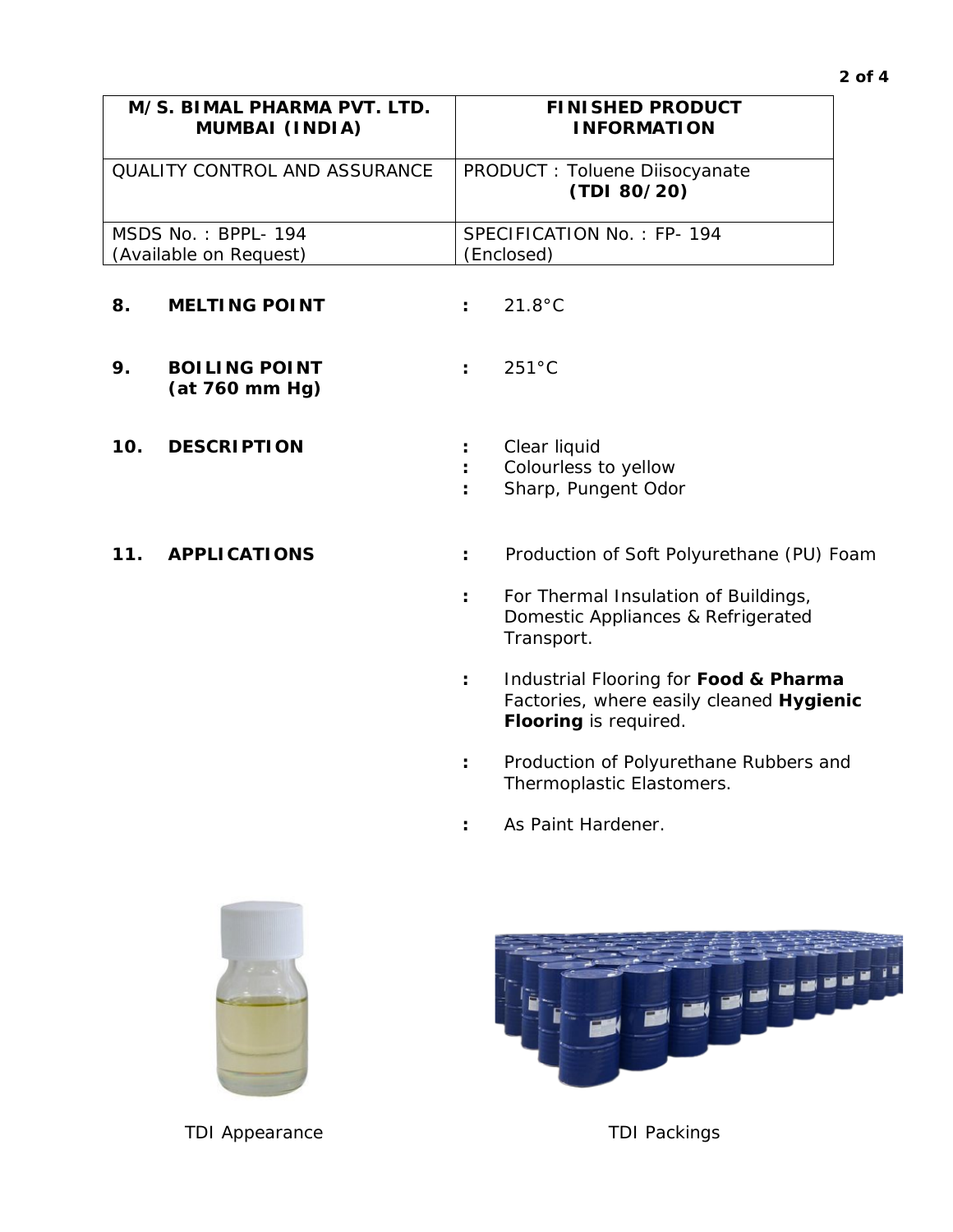| M/S. BIMAL PHARMA PVT. LTD.   | <b>FINISHED PRODUCT</b>                      |
|-------------------------------|----------------------------------------------|
| <b>MUMBAI (INDIA)</b>         | <b>INFORMATION</b>                           |
| OUALITY CONTROL AND ASSURANCE | PRODUCT: Toluene Diisocyanate<br>(TDI 80/20) |
| MSDS No.: BPPL-194            | SPECIFICATION No.: FP-194                    |
| (Available on Request)        | (Enclosed)                                   |

| 1.  | <b>DESCRIPTION</b>                         |                      | Clear liquid<br>Colourless to yellow<br>Characteristic, Pungent Odor |
|-----|--------------------------------------------|----------------------|----------------------------------------------------------------------|
| 2.  | <b>WATER SOLUBILITY</b>                    | $\ddot{\phantom{a}}$ | Reacts slightly with water                                           |
| 3.  | <b>PURITY</b>                              |                      | 99.90% Min.                                                          |
| 4.  | <b>ISOMER CONTENT (%)</b>                  |                      |                                                                      |
|     | 2,4- Toluene Diisocyanate                  | $\ddot{\phantom{a}}$ | $80 + 1$                                                             |
|     | 2,6- Toluene Diisocyanate                  | $\ddot{\phantom{a}}$ | $20 + 1$                                                             |
| 5.  | <b>TOTAL ACIDITY</b>                       | $\ddot{\phantom{a}}$ | 40 ppm Max. (0.004%)<br>Generally Less than 0.003%                   |
| 6.  | <b>HYDROLYZABLE CHLORINE</b>               | $\ddot{\phantom{a}}$ | 80 ppm Max. (0.008%)<br>Generally Less than 0.007%                   |
| 7.  | <b>TOTAL CHLORINE</b>                      | ÷                    | 700 ppm Max. (0.07%)<br>Generally Less than 0.03%                    |
| 8.  | <b>COLOUR (APHA)</b>                       | $\ddot{\cdot}$       | 25 Max.<br>Generally Less than 20                                    |
| א.  | CIC (Chloroisocyanate)                     |                      | 0.0374%                                                              |
| 10. | <b>BHT</b><br>(Butylated Hydroxytoluene) : |                      | 0.0361%                                                              |
| 11. | NIC (Nitroisocyanate)%                     | $\mathbb{Z}^2$       | Not Detectable (ND)                                                  |